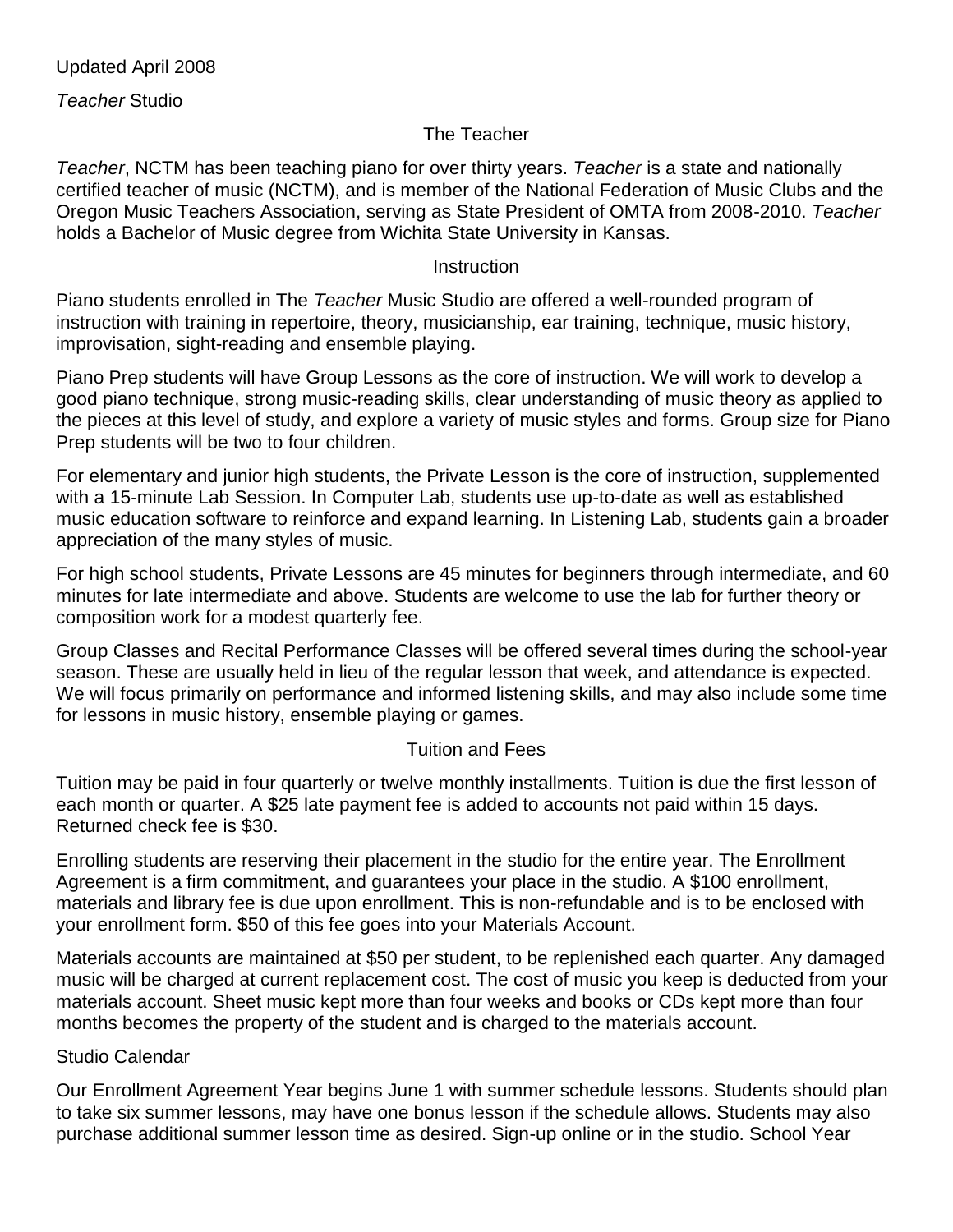Lessons commence the second week of the school year. The Studio Calendar is posted in the studio and on the Studio Website.

## Attendance and Practicing

Regular attendance is necessary for consistent progress. No tuition credits or make-up lessons are given. The schedule includes one bonus week, which covers teacher or student absences and/or weather-related studio closures.

Please provide a well-tuned and cared-for acoustic piano, placed in a location conducive to concentration (not necessarily isolated). Help your child by working with them to establish a regular time for the daily practice. Pianos keep their tuning best when tuned twice each year. *Teacher*  recommends Concord Pianos, 503-648-5247, for tuning services.

Students are to complete and abide by a practice agreement, which is updated each fall. A commitment to consistent, uninterrupted practice time is important for the best progress. All students are expected to practice at least five days per week. The lesson does not count as a practice, but it is VERY GOOD to have at least a short practice directly after the lesson. The emphasis needs to be on mind spent, not only time spent. Although the student is primarily responsible, parents must accept their responsibility in seeing to it that the student has time to practice regularly.

## The Parent's Role

Praise and encouragement are the parents' greatest tools in helping your young musicians. Sit down and listen to your child's practice immediately following their lesson, then listen again just before the next lesson and comment upon the improvement you hear. Your involvement and encouragement will let your child know how much you really enjoy their music.

Talk to me about any questions you or your child may have. Communication is important to a good learning relationship! Parents are welcome to attend any lesson, or wait in the adjoining room. Parent-Teacher Conferences are available upon request. Please do not attempt to engage the teacher in conference about your student during another student's lesson time.

## More Music—Recitals & Festivals

There are many performance opportunities available to students here. Students in the Teacher Music Studio may participate in festivals and adjudications for performance, composition, and ensemble. A listing of many of the possible extra activities is attached, along with approximate fees. Exact entry fees will be announced closer to enrollment time for each activity. All event enrollment fees are nonrefundable after the stated enrollment deadline.

### Referral Bonus

When a student you have referred enrolls in my piano program, your account will be credited with a \$25 referral bonus.

Enjoy!

Thank you for enrolling your child in my studio. I look forward to sharing the joy of music with your child. There are many other cultural activities available in our area, some at no cost. Enjoy these with your entire family!

### More Music—Recitals & Festivals

# **Recitals**

Our Studio Recitals will be held in October and April. All students are encouraged to participate, but are not required to do so. The October recital will feature duets and other ensembles and the April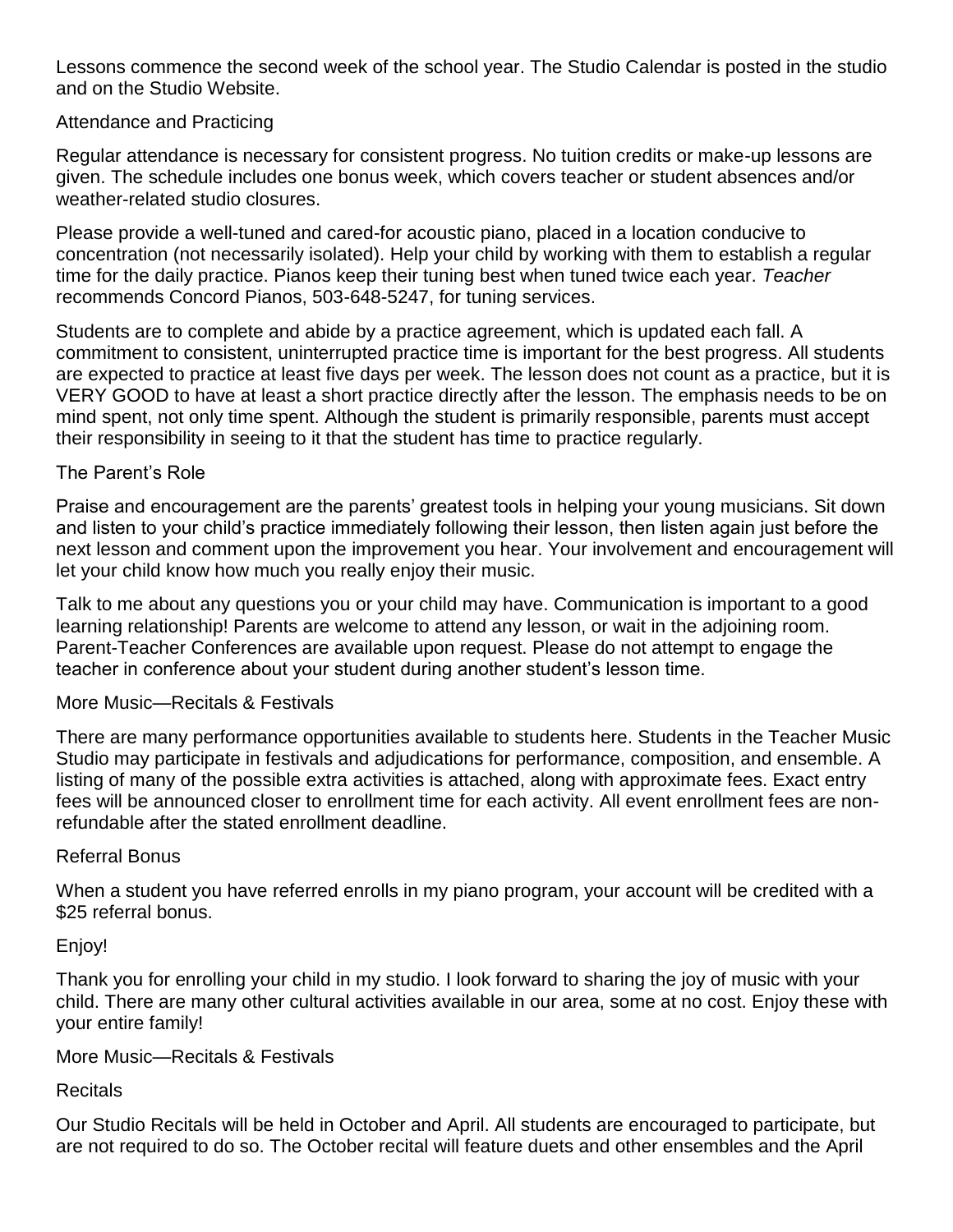recital will feature music prepared for Syllabus and Junior Festival. Students may also participate in recitals sponsored by the West Side Recitals Club. These are held four or five times during the school year season. Current fee for recital participation is \$6. For ease of bookkeeping, the recital fees are deducted from your materials accounts. We also have occasional opportunities to entertain in the community at area care homes. There is no additional fee for community service performances.

## **Syllabus**

Oregon Music Teachers Association sponsors these student evaluations. Students may participate in the fall, spring or both. Students prepare 3 memorized pieces (4 for upper division) plus an extensive technical and theoretical skill base for evaluation by a trained judge. Students receive judge's comments and a certificate. Evaluations are held in private studios in Hillsboro or Beaverton. Fees range from \$35-100.

## Ensemble Festival

Teams of two or more students may participate in the OMTA Ensemble Festival in late January. Students perform in competitive or non-competitive recitals, and receive judge's comments and a nice certificate. Fee for 2008 was \$20 per student.

## Composition Celebration

For the composers in the studio, this pleasant, non-competitive spring-time festival allows students to present polished compositions for evaluation by a professional composer. A recital features the student compositions. Fee for 2009 will be \$35 for grades 2-6, \$55 for grades 7-12. This includes score and recording preparation.

### Junior Festival

Students in this festival participate in small recitals, receive the judge's verbal and written comments, a certificate and ribbon, and can accumulate points towards a gold trophy cup (this accumulation takes about four years to complete.) Students prepare two memorized pieces for this spring event held at a church in Portland. Fee for 2009 will be \$28 (\$23 for additional event entries or for additional students in same family).

Baroque, Classical and Romantic Festivals

These OMTA festivals feature recital/master-class sessions for advancing pianists, with a focus on a certain period's repertoire. Some have non-competitive options. Fees for 2009 will be \$35.

### SPT Conferences and Mini-Recitals

This is an in-studio event for continuing students. Students, Parents and Teacher confer regarding the year's progress and make plans for the coming year. Between one conference and the next, two students give a short recital for both families.

| Study<br>Plan | Level & Grade                        | <b>Lesson Conformation</b>                                                                                                                                                                                                                    | Tuition                          |
|---------------|--------------------------------------|-----------------------------------------------------------------------------------------------------------------------------------------------------------------------------------------------------------------------------------------------|----------------------------------|
| Piano<br>Prep | Beginners,<br>Ages 7-8 $\frac{1}{2}$ | <b>Summer Lessons conformation:</b><br>Year One: Four 60-minute lessons<br>Year Two: Six 60-minute lessons<br>School-year (31 weeks of instruction):<br>Most weeks: 45-min. group lessons3-4 weeks: 60-<br>min. recital prep or group session | Year 1: \$\$\$<br>Year 2: \$\$\$ |

Study Plans for June 1, 2008 – May 31, 2009